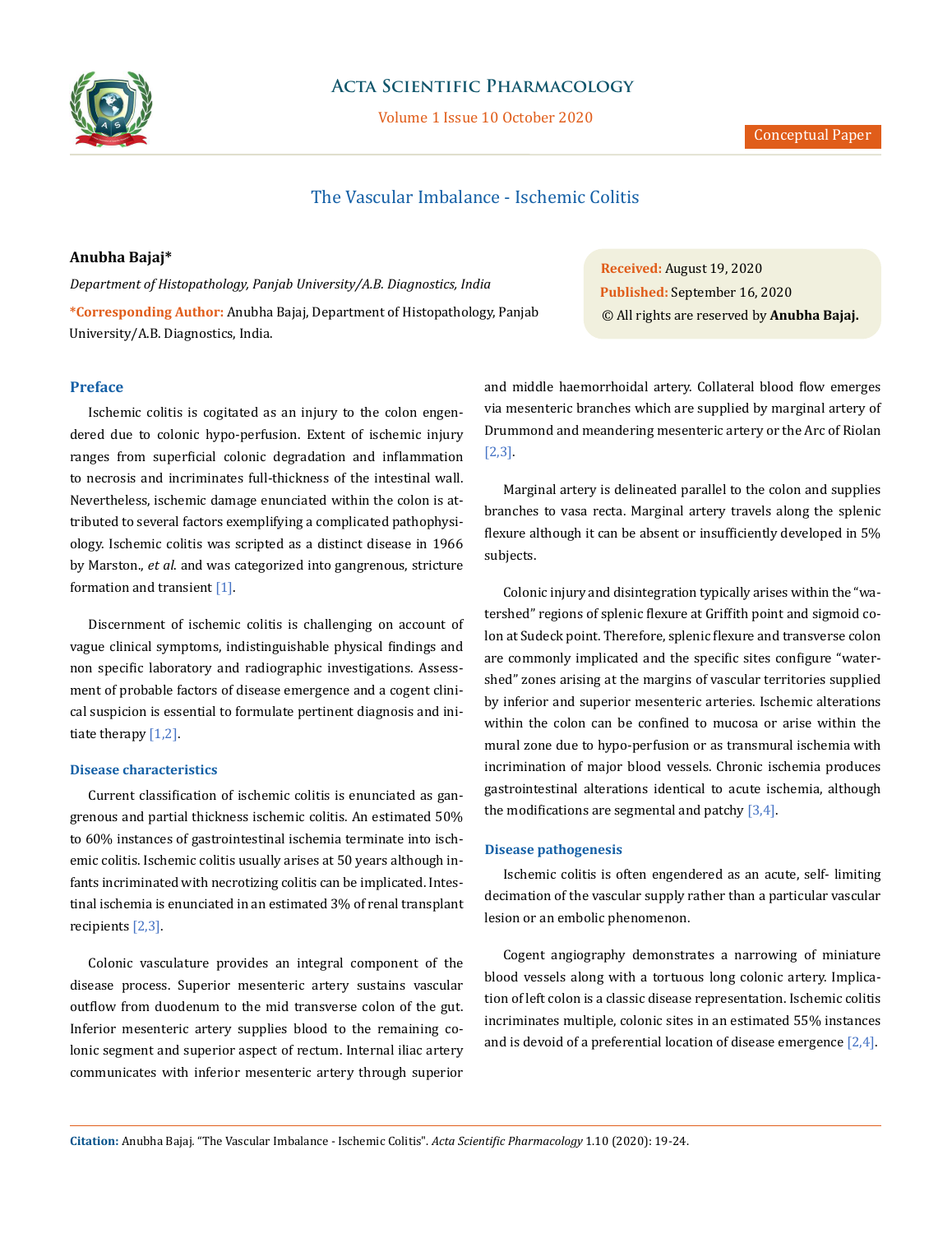Specific factors incriminated in the appearance of ischemic colitis are gastrointestinal obstruction, diabetes mellitus, cogent medications such as non steroidal anti inflammatory drugs [NSAIDS] or potassium chloride, hypercoagulable states, intestinal Behcet's disease, pseudomembranous colitis, radiation injury, stress ulcer, surgical intervention for adjunctive disorders, vascular disease as with atherosclerosis, dissecting aneurysms, small vessel vasculitis, thromboembolism and uraemia [3,4].

Younger individuals delineate ischemic colitis in association with conditions such as amyloidosis, collagen vascular disease, hypovolemia, phlebitis, thromboembolism, administration of vasoactive drugs, birth control pills, cocaine ingestion, granulomatosis with polyangiitis [Wegener's granulomatosis], in marathon athletes and frequently as an idiopathic disorder  $[2,4]$ .

Cardiovascular disease associated with development of ischemic colitis are enunciated with diabetes mellitus, dyslipidemia, heart failure, peripheral vascular disease and employment of aspirin and digoxin. Surgical intervention for aortic aneurysm repair frequently compromises vascular flow and induces ischemia. Constipation coagulopathy, consumption of illicit and prescription drugs and extreme physical exertion can induce ischemia in young adults [3,4].

Ischemic colitis is an exceptional, morbid complication of surgical repair of aortic aneurysm and is exemplified in an estimated overall incidence of 2.2% with an incidence of around 8.9% for ruptured aortic aneurysm repair. Prevalence of ischemic colitis is enhanced with open repair at nearly 1.9% rather than endovascular repair at roughly  $0.5\%$   $[2,4]$ . Colonic ischemia is associated with enhanced morbidity and two to four fold increase in mortality. Thus, endoscopic assessment is recommended following surgical repair of ruptured aortic aneurysm. Chronic constipation is commonly accompanied by the emergence of ischemic colitis. Enhanced intraluminal pressure exemplifies a decimated blood flow within the mucosa and predisposes to ischemic events, although the exact mechanism remains obscure.

Coagulopathy such as an extensive hypercoagulable state and anomalies of blood coagulation can predispose towards development of ischemic colitis with an estimated 8.4%, in comparison to general population [2,4].

Consumption of illicit and prescription drugs is associated with induction of ischemic colitis. Cocaine associated enterocolitis typically emerges within three days of cocaine consumption and is accompanied by inflammatory modifications upon right colon. Non- operative management is considered appropriate although employment of an abdominal laprotomy is associated with around 50% mortality.

Methamphetamines are synthetic, sympathetic nervous system mimicking agents inducing vasoconstriction and end organ damage along with induction of colonic ischemia  $[2,4]$ .

Incidence of occurrence of faecal occult blood and ischemic colitis in elevated in athletes involved in endurance sports. Adequate hydration, circumventing consumption of non steroidal anti inflammatory drugs [NSAIDs], caffeine, alcohol and hypertonic or energy enhancing drinks is recommended [2,4].

## **Clinical elucidation**

Geriatric individuals within 60 years to 70 years are commonly incriminated by ischemic colitis and a majority delineate preceding atherosclerotic disease. Clinical symptoms vary from a vague abdominal discomfort to a comprehensive abdominal involvement. Classic clinical representation of ischemic colitis is denominated by an elderly individual delineating abdominal pain, leucocytosis and bowel movements with haemorrhagic excreta. A typical, episode of an acute onset of crampy abdominal pain with excretion of blood mixed stools within 24 hours is preceded by transient hypo-perfusion of the gut. Ischemic colitis characteristically demonstrates abdominal pain and haemorrhagic stools. Subjects with lower gastrointestinal bleeding subjected to colonoscopy can also engender ischemic colitis [4,5].

Individuals demonstrating lower abdominal pain can delineate ischemic colitis particularly subjects on haemodialysis or with diabetes mellitus, hypertension, hypoalbuminemia and administration of constipation inducing agents.

Decimation of a singular, major colonic blood vessel may not engender cogent clinical symptoms on account of an abundance of anastomotic interconnections. However, vascular conditions incriminating end-arteries can initiate miniature, focal ischemic lesions.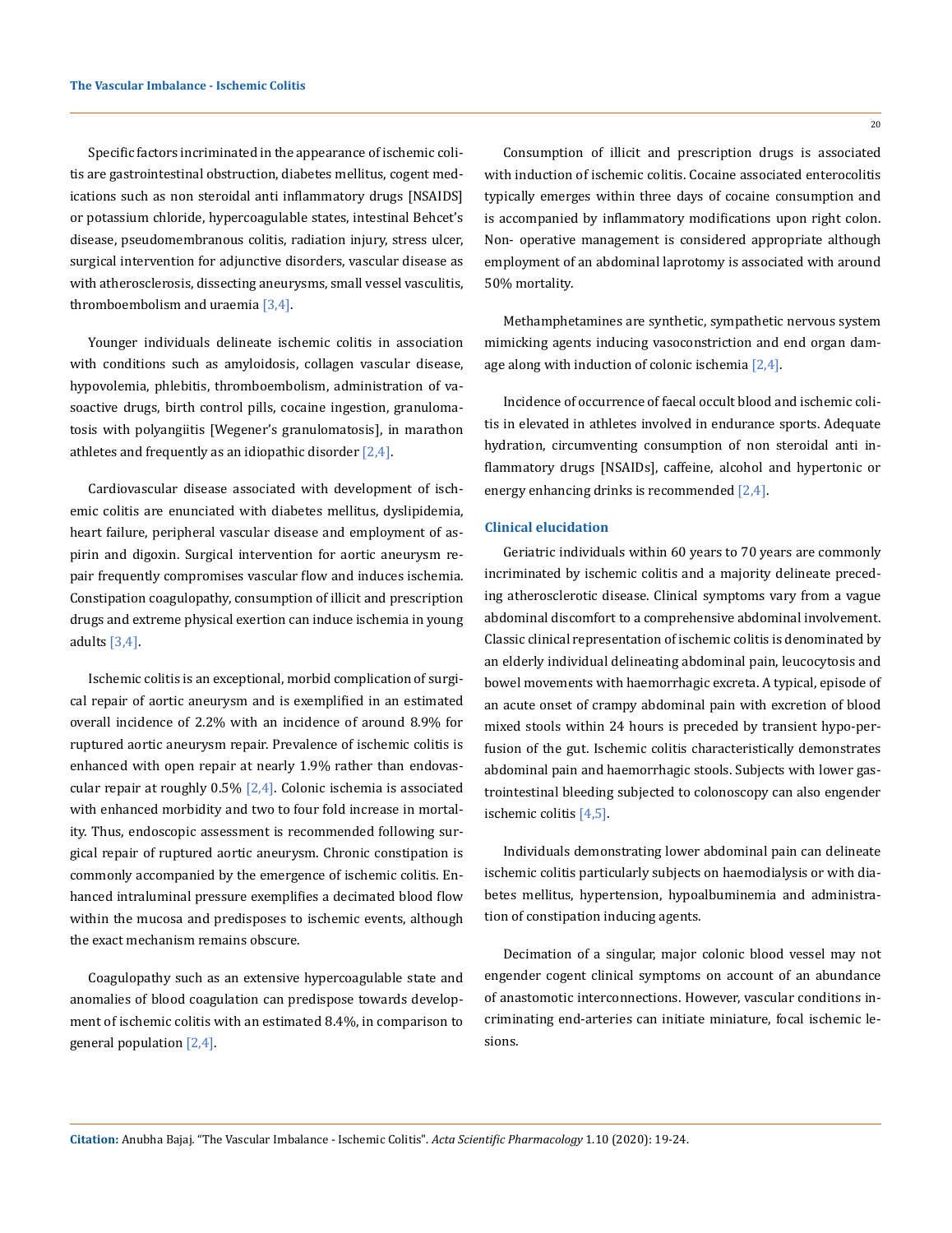Endoscopy exhibits the occurrence of petechial haemorrhages, oedematous and fragile mucosa, segmental erythema, disseminated mucosal erosions and longitudinal mucosal ulcerations [5,6]. Gastrointestinal incrimination is segmental, sharp and distinctive. Clinical symptoms enunciated are an abrupt onset of abdominal pain and bleeding [5].

### **Histological elucidation**

On gross examination, mucosal ulceration can be discrete or serpiginous with the probable emergence of cobblestone pattern recapitulating Crohn's disease or as pseudo-polyps similar to ulcerative colitis. Mucosa appears to be haemorrhagic and erythematous on account of vascular reflow. Intensely tinged mucus or fresh blood can be encountered within the lumen. Segmental attenuation of the gastrointestinal tract can be exemplified in regions of full- thickness bowel infarction and gangrene. Delayed fibrosis and stricture formation can ensue [5,6].

Examination of incriminated gastrointestinal segment necessitates a meticulous dissection of attending vasculature in order to adequately discern adjunctive vascular lesions.

Tissue specimens are beneficial in excluding associated disease processes. Nevertheless, morphological alterations of ischemic colitis are non specific. Histological evaluation is denominated by mucosal erosion, hyperplastic granulation tissue, glandular atrophy, haemorrhage within the lamina propria and submucosal aggregates of macrophages with haemosiderin pigment. With progressive ischemia, submucosal oedema and haemorrhage emerges as bluish- black blebs and protrudes into the intestinal lumen. Aforesaid lesions are consistent with the characteristic 'thumb printing' sign cogitated on radiographic assessment [5,6].

Ischemic segment of the bowel is characterized by occurrence of necrotizing phlebitis and articulation of vascular thrombi. Viable portions of gastrointestinal tract demonstrate a lymphocytic inflammatory exudate whereas ischemic segment is categorized by the occurrence of necrotizing lesions. Necrosis and mucosal ulceration is exhibited. Granulation tissue is extensive and extends into submucosa and encompassing smooth muscle configuring muscularis mucosa. Haemosiderin pigment, haemorrhage and oedema can arise within the lamina propria. Hyaline thrombi are demonstrable within miniature blood vessels. Crypt abscesses are encountered although deep-seated segment of colonic crypts are exempt. Generally, the inflammatory exudate is minimal  $[4,6]$ .

Occurrence of superficial neutrophilic infiltration, fibrin accumulation or mucosal necrosis is encountered in preliminary phase and transmural fibrosis emerges in the delayed phase. Normal appearing mucosa on endoscopy is essentially devoid of microscopic aberrations [6].

### **Differential diagnosis**

Ischemic colitis mandates a segregation from inflammatory bowel disease constituted by conditions such as Crohn's disease which appears in younger subjects and delineates transmural inflammation with an absence of necrosis. Infection with Escherichia coli commonly occurs in younger individuals of specific epidemiological zones and usually implicates right sided gastrointestinal tract.

Ulcerative colitis demonstrates cryptitis, crypt abscess, plasmacytosis of basal epithelium and is devoid of fibrosis of muscularis propria or deposition of haemosiderin pigment  $[2,4]$ .

#### **Investigative assay**

Comprehensive history and physical examination is recommended in subjects delineating abdominal complaints. Vague, non specific clinical symptoms, suspected gastrointestinal ischemia, occurrence of comorbid conditions, administration of various predisposing medications and drugs are incriminated in emergence of ischemic colitis. Physical examination demonstrates sepsis and peritonitis, therefore aggressive therapy with surgical intervention is mandated. As ischemic colitis clinically and morphologically recapitulates ulcerative colitis, gastrointestinal tract infections, diverticulitis or malignant disorders, additional confirmation is mandated.

Complete blood count, metabolic panel, liver function tests, specific biomarkers indicative of lactate production, lactate dehydrogenase, creatine kinase and amylase require evaluation [5,6].

Diagnosis of ischemic colitis is devoid of a specific laboratory investigation. Elevated values of aforesaid markers are indicative of insufficient global perfusion or a non specific tissue injury.

Possible emergence of infectious disease aetiologies require assessment. Stool evaluation for isolation of *Salmonella* spp, *Shigella* spp, *Campylobacter*, *Escherichia coli* and *Clostridium difficile* is mandated. Parasites such as *Entamoeba histolytica, Angiostrongylus costaricensis* and viruses such as cytomegalovirus require discernment [6,7].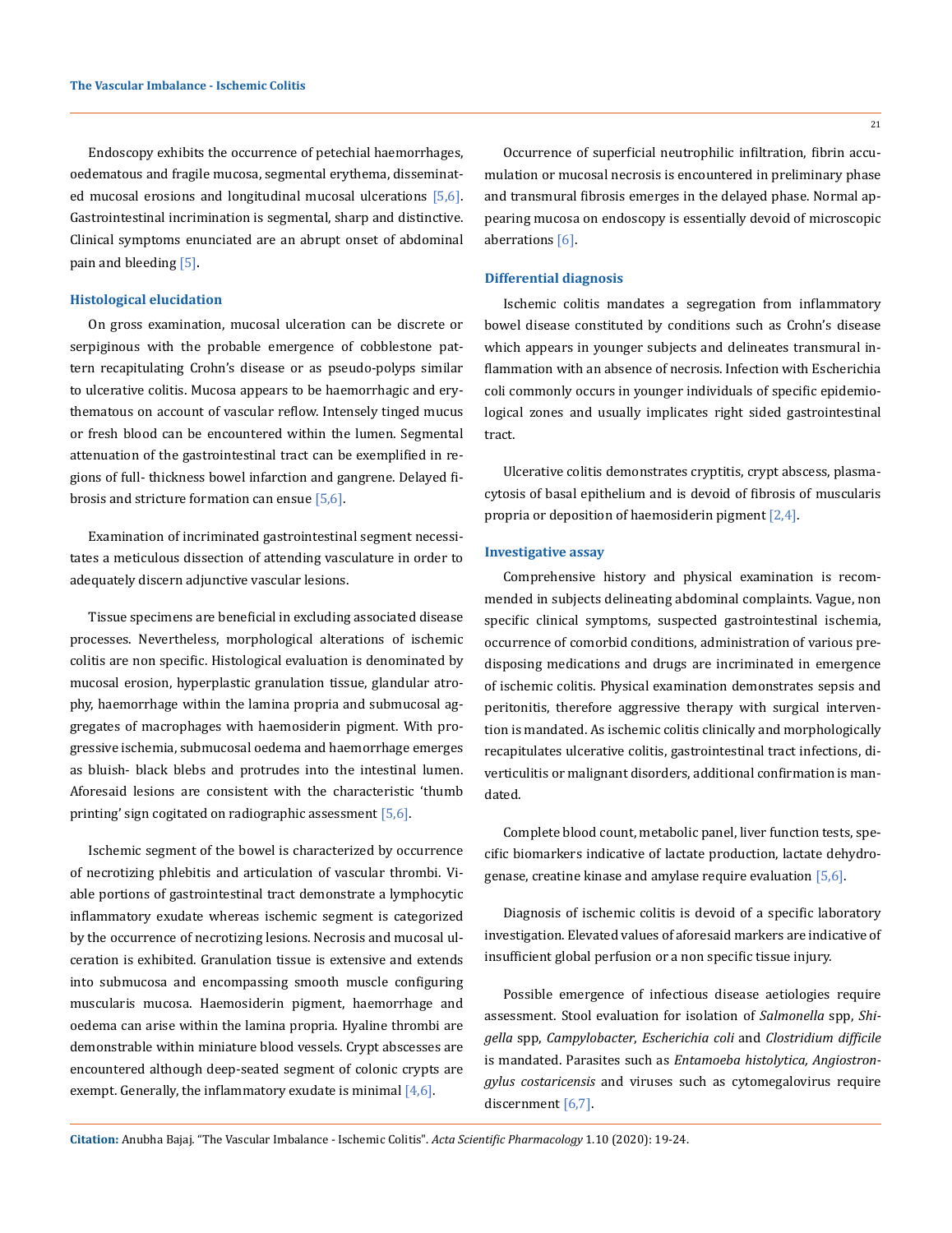Abdominal X-rays usually demonstrate a non- specific gas pattern or the presence of an abdominal ileus. With disease progression, submucosal haemorrhage and oedema can induce a focal, mural thickening of the gut wall, designated as 'thumb printing'. Intestinal perforation and pneumatosis are representative of severe degree of colonic injury.

Computerized tomography [CT] is normal in preliminary or clinically mild instances of ischemic colitis, although it is beneficial in discerning adjunctive causes of abdominal pain or sepsis  $[6,7]$ .

Segmental thickening of the colon wall or 'pericolic stranding' appears in the delayed phase. However, aforesaid features are non specific and can appear with conditions such as inflammatory bowel disease or gastrointestinal tract infection  $[6,7]$ .

Pneumatosis or portal venous gas accumulation occurs in delayed stage of disease and are suggestive of infarction of the bowel.

Additionally, serial abdominal magnetic resonance imaging [MRI] and colonoscopy are applicable for adequate elucidation of ischemic colitis. Magnetic resonance imaging [MRI] can be adopted instead of invasive, diagnostic procedures for disease discernment and monitoring.

Adoption of Technetium 99m pertechnetate [Tc-99 m] for a nuclear scan is not beneficial [7,8].

Colonoscopy is a preferred diagnostic modality to be employed in the absence of peritoneal signs of inflammation and hypo-perfusion and is pertinent in evaluation of degree of ischemia. Colonoscopy is sensitive and specific for detecting ischemic colitis as it directly visualizes mucosal alterations. Endoscopic features indicative of ischemic colitis are constituted of petechial haemorrhage, oedematous and fragile mucosa, mucosal haemorrhage, segmental erythema, scattered mucosal erosions and longitudinal mucosal ulcerations. Features consistent with severe ischemic colitis are loss of intestinal haustrations, cyanosis and gangrene [7,8].

Competent colonoscopy requires an avoidance of intestinal perforation. Minimal air insufflation and gentle instrumental passage is necessitated. Evaluation of suspected ischemia by colonoscopy requires the passage of instrument within the ischemic zone while refraining entry beyond the area of injury.

22

Longitudinal and circumferential mucosal ulcers or erythema and erosions can appear on colonoscopy. Mucosal ulceration is associated with abdominal pain, elevated levels of baseline c-reactive protein [CRP] and extensive hospitalization, in contrast to treatment required for mucosal erythema or erosion [7,8].

#### **Prognostic outcomes**

Acute ischemic colitis is usually manageable with adequate medication although morbidity and mortality is enhanced for individuals necessitating surgical intervention. Majority [80.3%] of subjects are amenable to medical management and demonstrate a mortality of 6.2%. Surgical intervention is associated with an estimated 39.3% mortality [2,3].

Emergency colectomy is generally required in around 81.6% subjects and displays a morbidity of nearly 85.7% and mortality of roughly 44.9%. Preoperative hypotension ensures a significant probability of concurrent mortality. Nevertheless, extended disease prognosis is favourable. Reoccurrence of ischemic colitis is cogitated at nearly 2.9% at one year interval and almost 9.7% at 5 year interval. Comprehensive five year survival appears at an estimated 69% and morbidity ensues on account of unrelated factors [2,3].

Complications of ischemic colitis are cogitated as intestinal gangrene appearing within one to four days, intestinal superinfection with various bacteria, configuration of enterotoxin as with a pseudo-membrane, stricture formation and intestinal perforation which can be fatal. Severe variety of ischemic colitis is associated with tachycardia and peritoneal signs [2].

#### **Therapeutic options**

Following a diagnosis of ischemic colitis, aggressive resuscitation and administration of broad spectrum antibiotics is advised. Subjects who are haemodynamically stable and devoid of peritoneal infection benefit from an urgent colonoscopy.

Cogent therapy is contingent to indicative physical findings and appearance of colonic mucosa on endoscopy. Emergence of peritoneal signs or a non-viable gut on endoscopy mandates an immediate surgical intervention [8,9].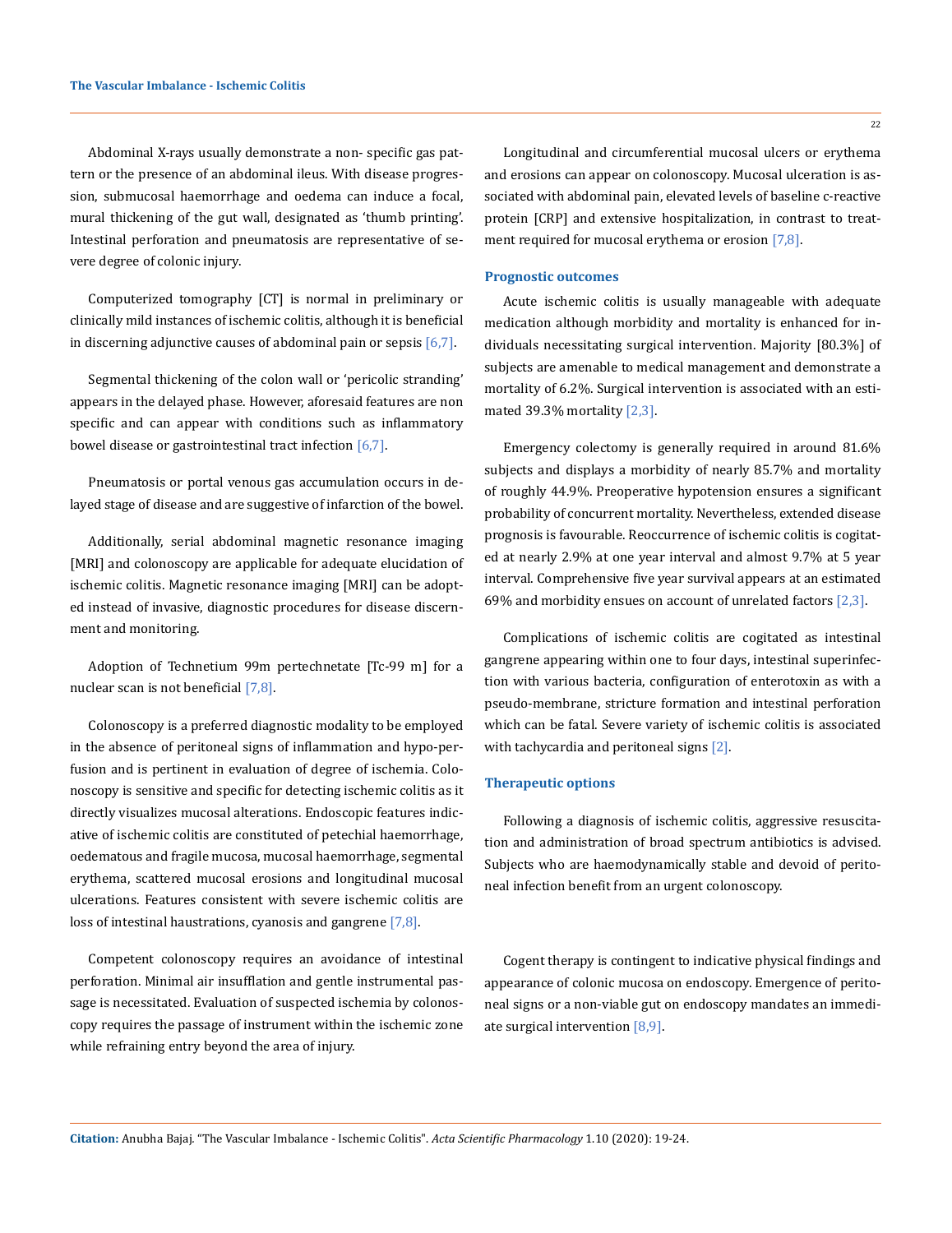Medical management of ischemic colitis comprises of bowel immobilization, administration of intravenous fluids and broad spectrum antibiotics. Utilization of nasogastric tubes are advantageous in individuals demonstrating gastrointestinal distension or ileus.

Resuscitation based on splanchic innervation with circumvention of vasoconstrictive agents is required. Assessment of mental status, abdominal pain and urine output requires monitoring to evaluate features of adequate end organ perfusion  $[8,9]$ .

Additional evaluation of therapeutic endpoints such as serum lactate levels and mixed venous oxygen saturation is suggested, contingent to severity of disease.

Therapeutic initiation of supportive modalities of care are necessitated. Ischemic bowel mandates surgical excision, particularly in concurrence with intestinal perforation, peritonitis or transmural bacterial infection.

Surgical intervention of ischemic colitis is pertinent to extent of bowel injury and status of incriminated individual. Non viable gastrointestinal tract necessitates resection. Intraoperative monitoring delineating hypothermia, coagulopathy and acidosis require adequate management. Successive surgery is indicated to evaluate zones of inadequate or debatable perfusion. End to end anastomosis is contingent to medical condition and nutritional status of implicated individual and associated comorbid conditions. Repetitive acute events of ischemic colitis following resolution is associated with occurrence of colonic strictures.

Colectomy is accompanied with an enhanced morbidity and mortality. Colonoscopy with evaluation of tissue specimen is recommended to investigate for malignant conversion or associated diseases. Contingent to severity of clinical symptoms and proportion of intestinal stenosis, colonic dilatation or surgical resection can be indicated  $[8,9]$ .

| Phenteramine                                         |
|------------------------------------------------------|
| Oral Contraceptives                                  |
| Pseudoephedrine                                      |
| Phenobarbitol                                        |
| Nasal decongestants                                  |
| Dextroamphetamine                                    |
| Type 1 Interferons (IFN- $\alpha$ and IFN- $\beta$ ) |
| Tumour necrosis factor alpha                         |
| Antipsychotics * Clozapine                           |
| Serotonergic medications *alosetron, *tegaserod      |
| Vasopressors                                         |
| Cocaine                                              |
| Methamphetamine                                      |

**Table 1:** Drugs associated with ischemic colitis [2].



**Figure 1:** Ischemic colitis depicting mucosal ulceration, vascular thrombosis, red cell extravasation in the lamina propria and submucosal haemosiderin [9].

**Figure 2:** Ischemic colitis demonstrating mucosal ulceration, crypt abscess, lamina propria bleed, vascular thrombosis with excessive granulation [10].



**Figure 3:** Ischemic colitis with mucosal ulceration, inflammatory exudation, glandular atrophy, submucosal haemosiderin, and abundant granulation tissue [11].



**Figure 4:** Ischemic colitis with prominent mucosal ulceration, excessive granulation, blood vessel thrombosis and disseminated haemosiderin [12].



**Figure 5:** Ischemic colitis with mucosal erosion, vascular thrombosis, oedema of the lamina propria and submucosal macrophages [13].